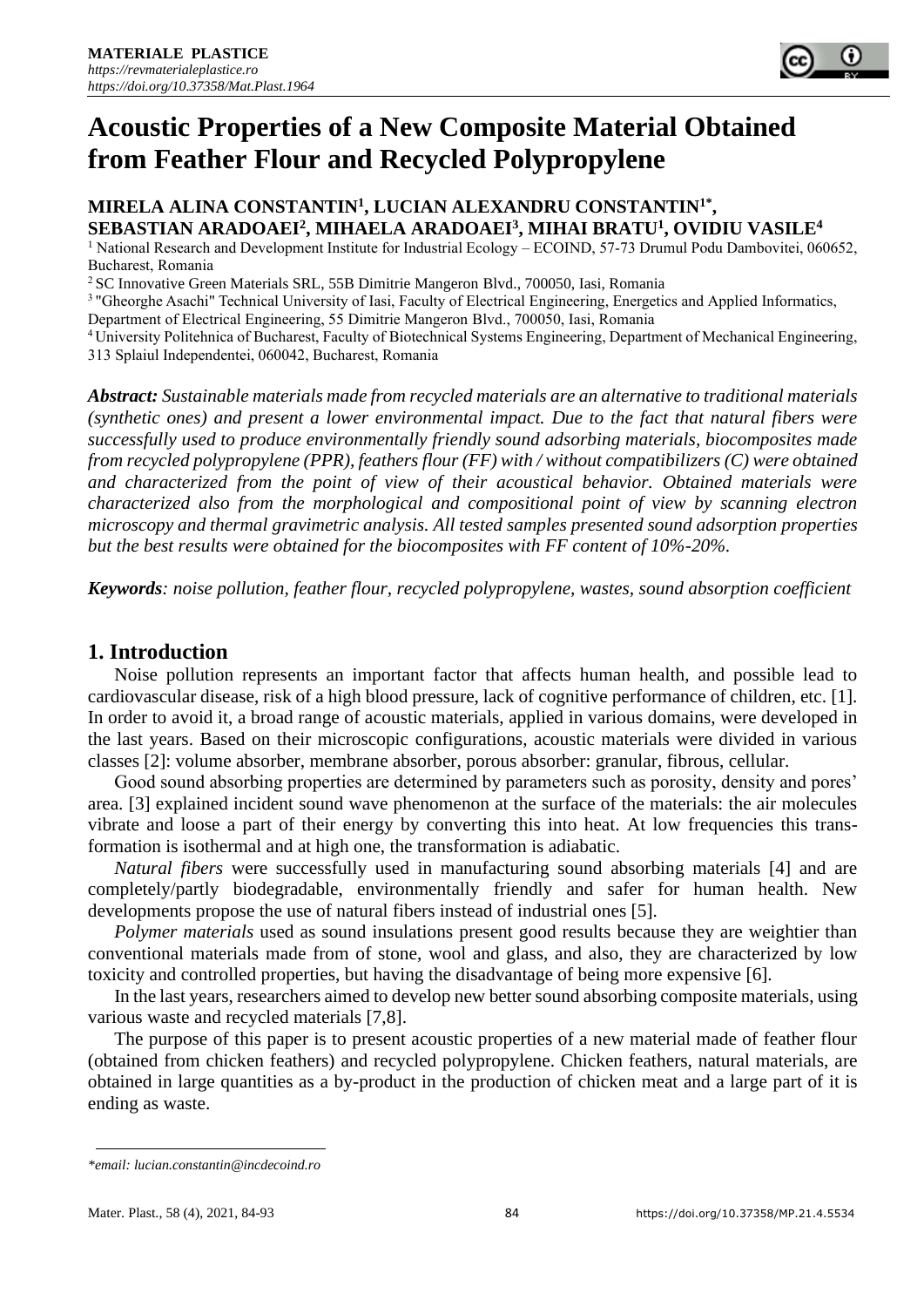

# **2. Materials and methods**

## **2.1. Materials**

Recycled polypropylene was mixed with feather flour in the proportion between 10 and 50 %. A comprehensive description of preparation method was described in previous works [9]. In order to improve adhesion between composite components, additives were added (32%).

### **2.2. Composite preparation**

For preparation process of the composite material, a steel mold was made with the following characteristics: 5 mm thick steel box with and inner diameter of 63 mm, provided with two 6 mm holes placed at 20 mm from the base.

The obtained granules, using various recipes described in previous work [9], were placed inside the mold until it was filled enough to allow the placement of the lid provided with a uniformity disk. Then, the mold was heated in the oven to 200ºC for up to at 5 min, depending on each recipe composition (the amount of added feather flour influences the viscosity of the mixture).

When the biocomposite material began to flow through the overflow holes of the mold, the mold was removed from the oven and allowed to cool at room temperature.

After cooling, the biocomposite tablet with the desired dimensions was extracted: 63 mm in diameter and 20 mm in height. For easier extraction, the mold was lubricated with a thin layer of WD-40 technical lubricant.

The following recipes were used for preparation of composite materials and are presented in Table 1:

| <b>rapic 1.</b> restea composite materials |                                     |         |         |         |
|--------------------------------------------|-------------------------------------|---------|---------|---------|
| <b>Sample</b>                              | <b>Composites without additives</b> |         |         |         |
|                                            | $II-2$                              | $II-3$  | $II-4$  | $II-5$  |
| <b>PPR</b>                                 | 90%                                 | 80%     | 70%     | 50%     |
| <b>LLDPE</b>                               |                                     |         |         |         |
| Licowax PED 521 GR                         |                                     |         |         |         |
| Vistamax                                   |                                     |         |         |         |
| Hostavin N30                               |                                     |         |         |         |
| CaCO <sub>3</sub>                          |                                     |         |         |         |
| FF                                         | 10%                                 | 20%     | 30%     | 50%     |
| <b>Sample</b>                              | <b>Composites with additives</b>    |         |         |         |
|                                            | $III-6$                             | $III-7$ | $III-8$ | $III-9$ |
| <b>PPR</b>                                 | 58%                                 | 48%     | 32%     | 12%     |
| <b>LLDPE</b>                               | 10%                                 | 10%     | 12%     | 12%     |
| Licowax PED 521 GR                         | 2.25%                               | 2.25%   | 2.7%    | 2.7%    |
| Vistamax                                   | 2.25%                               | 2.25%   | 2.7%    | 2.7%    |
| Hostavin N30                               | 0.5%                                | 0.5%    | 0.6%    | 0.6%    |
| CaCO <sub>3</sub>                          | 17%                                 | 17%     | 20%     | 20%     |
| FF                                         | 10%                                 | 20%     | 30%     | 50%     |

**Table 1.** Tested composite materials

 Note: PPR – recycled polypropylene, FF – feather flour, LDPE – linear low density polyethylene resin, Licowax PED 531 GR – dispersing aid, Vistamax N30 – to improve adhesion and elasticity, Hostavin N30 – light stabilizer, CaCO<sub>3</sub> – filling material. All concentrations are massic.

## **2.3. Methods**

#### **2.3.1. Scanning electron microscopy**

To examine the morphology of the composite materials, scanning electron microscopy (SEM) images were recorded with a Quanta FEG 250 with STEM and EDX detectors. The Quanta FEG Scanning Electron Microscope produces enlarged images of a variety of specimens, achieving magnifications of over  $100\,000\times$  providing high resolution imaging in a digital format.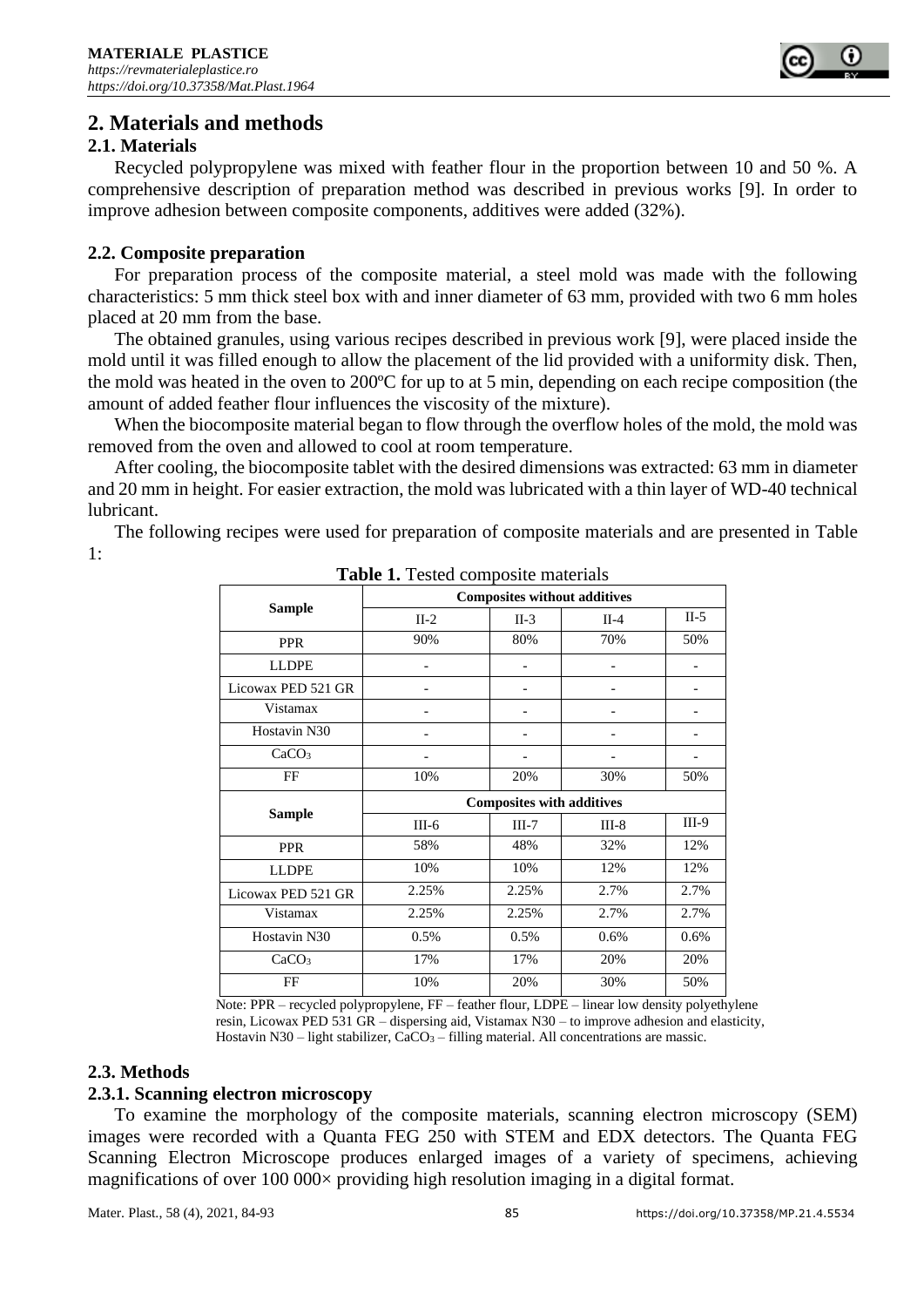

## **2.3.2. Thermogravimetric analysis**

A Netzsch STA PC 409 equipment was used. Working atmosphere was synthetic air, 100 mL/min in alumina crucibles. The heating program was  $35-1200^{\circ}$ C with a heating speed of  $10^{\circ}$ C/min.

#### **2.3.3. Sound absorption measurement**

The apparatus for determining the absorption coefficient consists of an acoustic interferometer tube (Kundt tube presented below in Figure 1), type 4206-A (medium tube), a five-channel simultaneous signal acquisition system with signal generator - PULSE multi-analyzer type 3560-B-030, two microphones type 4187, a signal amplifier 2716 and an acoustic calibrator type 4231 with adapter DP-0775 for microphones.

The samples were used to measure the sound absorption coefficient at a medium-frequency stage (100 Hz and 3.2 kHz). The impedance tube is straight, with rigid, smooth walls, no pores, no holes or slots (except for those for microphone positions) in the testing section. The impedances tube's walls are heavy and thick because acoustic signal should not produce vibration and there must be no resonances of vibrations in the frequency range of the tube. The sample is mounted at the end of the linear tube.



**Figure 1**. Structure of Kundt tube

## **3. Results and discussions**

## **3.1. Bio composite morphology**

## **3.1.1 Characterization using scanning electron microscopy**

Figure 2 shows the SEM micrographs of composites without additives.

The average size of pores increases as follows: II-4 (84.77 μm), II-3 (187.97 μm), II-2 (234.86 μm), II-1 (356.40 μm). Based on SEM micrographs it was concluded that the average size of pores decreases with the increase of feather flour percentage. Smaller pore size usually suggests better sound absorption coefficient due to the fact that a small size of pores means more collisions with the sound wave, a longer reflection and refraction path and more absorption energy [10].

Figure 3 is presenting the SEM images of composites with additives.

Similar with the results for composite samples without additives, the average pore dimensions decrease with the increase of feather flour percentage. The average size of pores for composites with additives increases in the following order: III-9 (54.22  $\mu$ m), III-8 (126.48  $\mu$ m), III-7 (229.30), III-6  $(294.37 \,\mu m)$ .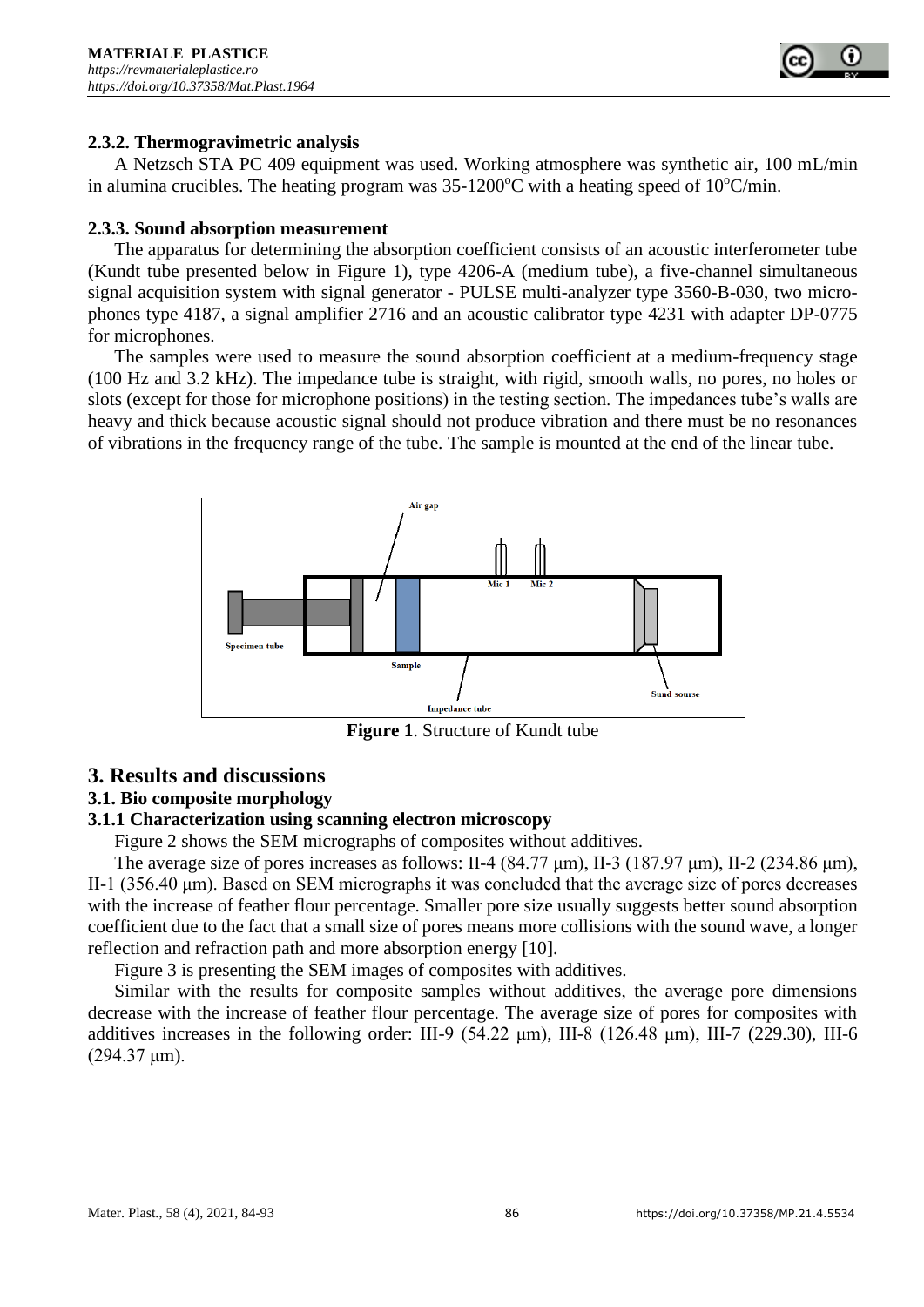**MATERIALE PLASTICE** 

*[https://revmaterialeplastice.ro](https://revmaterialeplastice.ro/) https://doi.org/10.37358/Mat.Plast.1964*





**Figure 2.** SEM micrographs for composites without additives

It should be noted that composites with additives present a smaller pore dimension as compared to that characterizing the composites without additives for the same percentage of feather flour. Additive addition into recipes led to a more compact composite and therefore, to the formation of pores with smaller size.

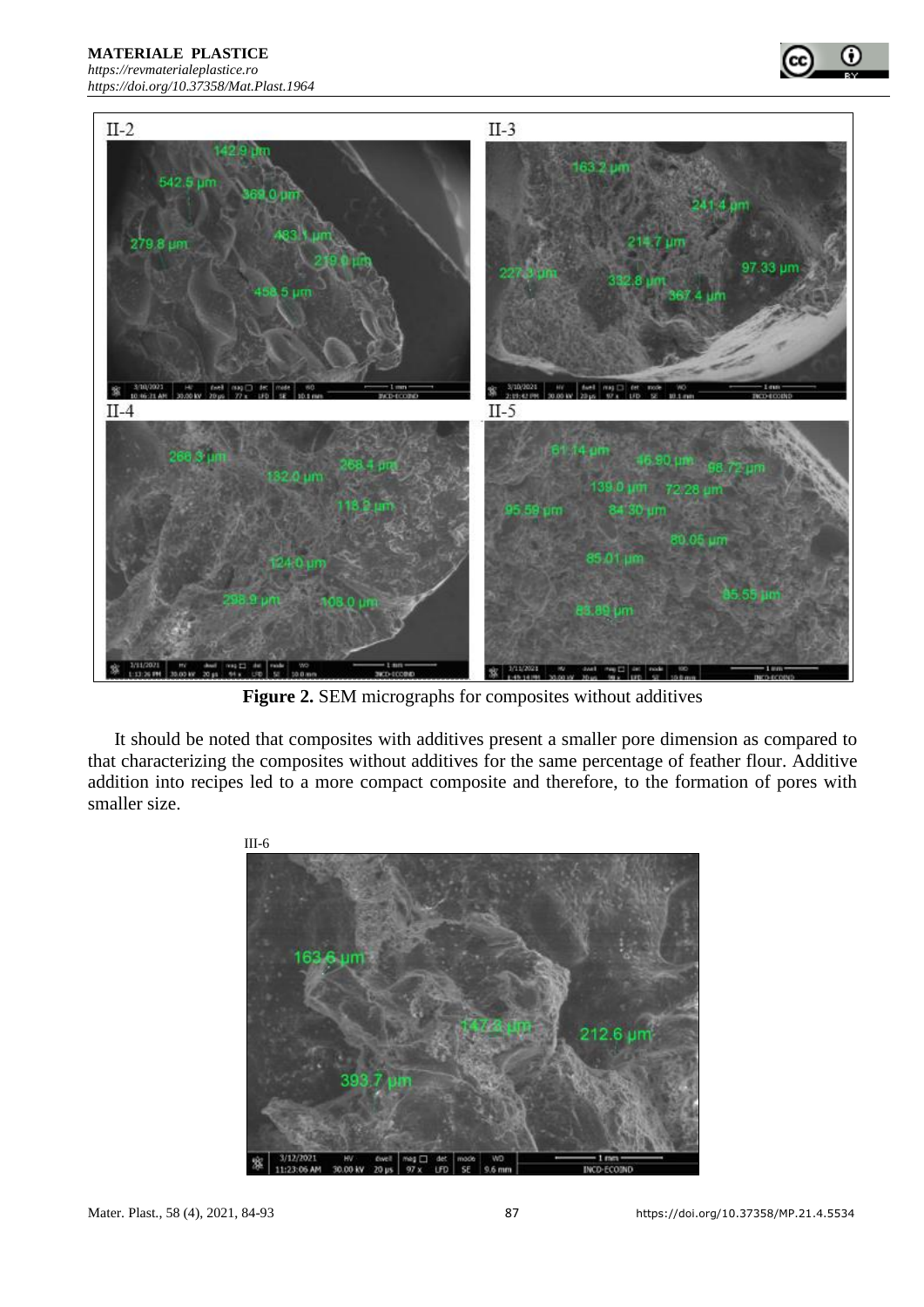





 III-9 37.42 um -um 3 um 3/12/2021<br>1:03:07 PM  $\frac{10}{30.00 \text{ eV}}$ dwell mag  $\Box$  det<br>20 µs 96 x UD 家  $0.0<sub>m</sub>$ 

**Figure 3.** SEM micrographs for composites with additives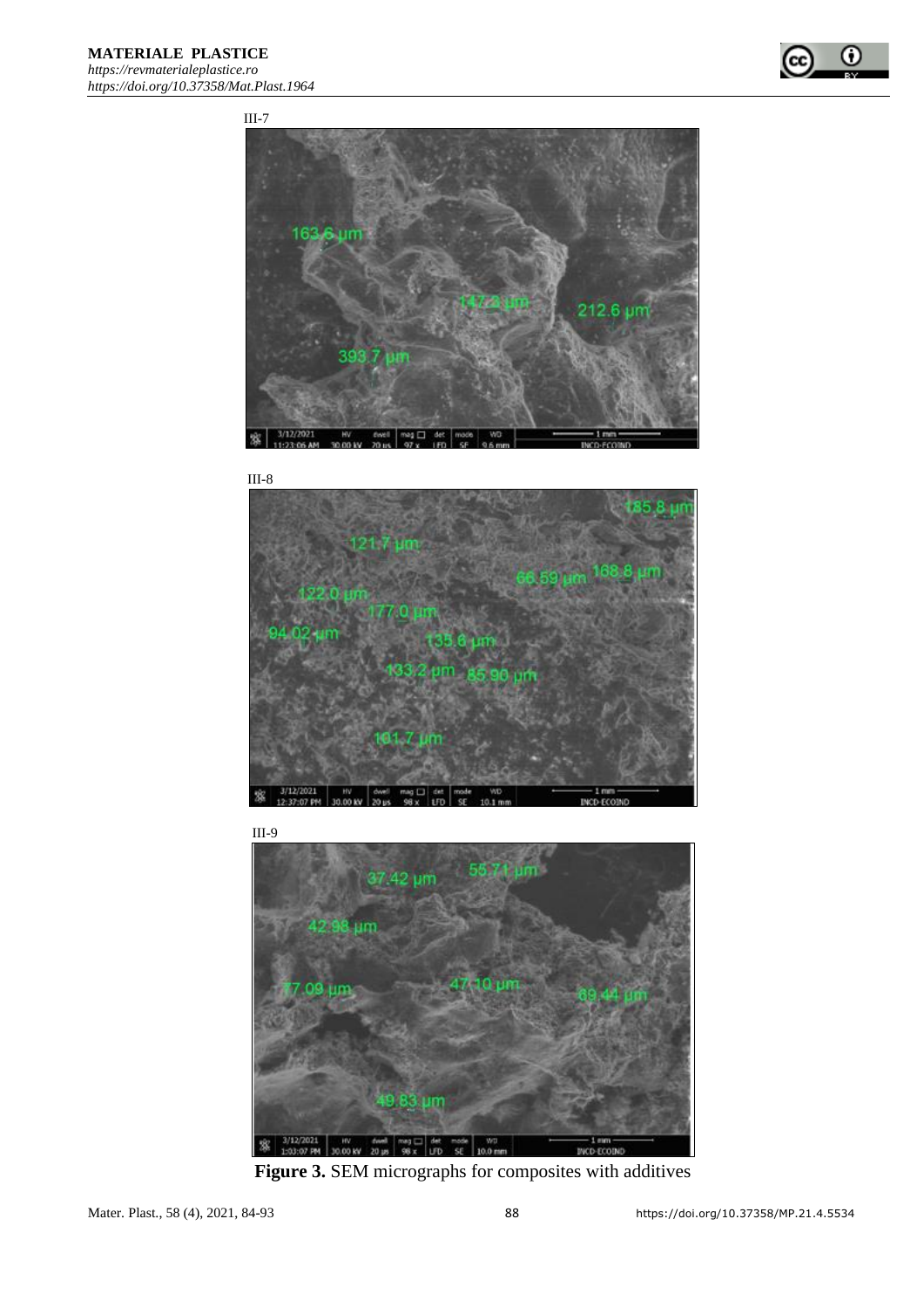

#### **3.1.2. Characterization by thermal gravimetric analysis**

Thermal gravimetric analyses were used to confirm the composition of tested samples. First, thermographs were obtained for the two main components of composites: recycled polypropylene (PPR) and feather flour (FF), which are presented within Figure 4.

If for PPR the thermograph presents only one main mass loss drop (between  $230 - 430^{\circ}$ C) which is characteristic to polypropylene decomposition, the thermograph for feather flow presents multiple mass losses drops characteristic to: water evaporation (up to  $130^{\circ}$ C), organic decomposition (230-590 $^{\circ}$ C), decomposition of mineral compounds resulted from calcination  $(590-730^{\circ}C)$ , decomposition of mineral salts (730-900°C).



**Figure 4.** Thermographs for PPR and FF

Figure 5 presents thermographs for composites with or without additives.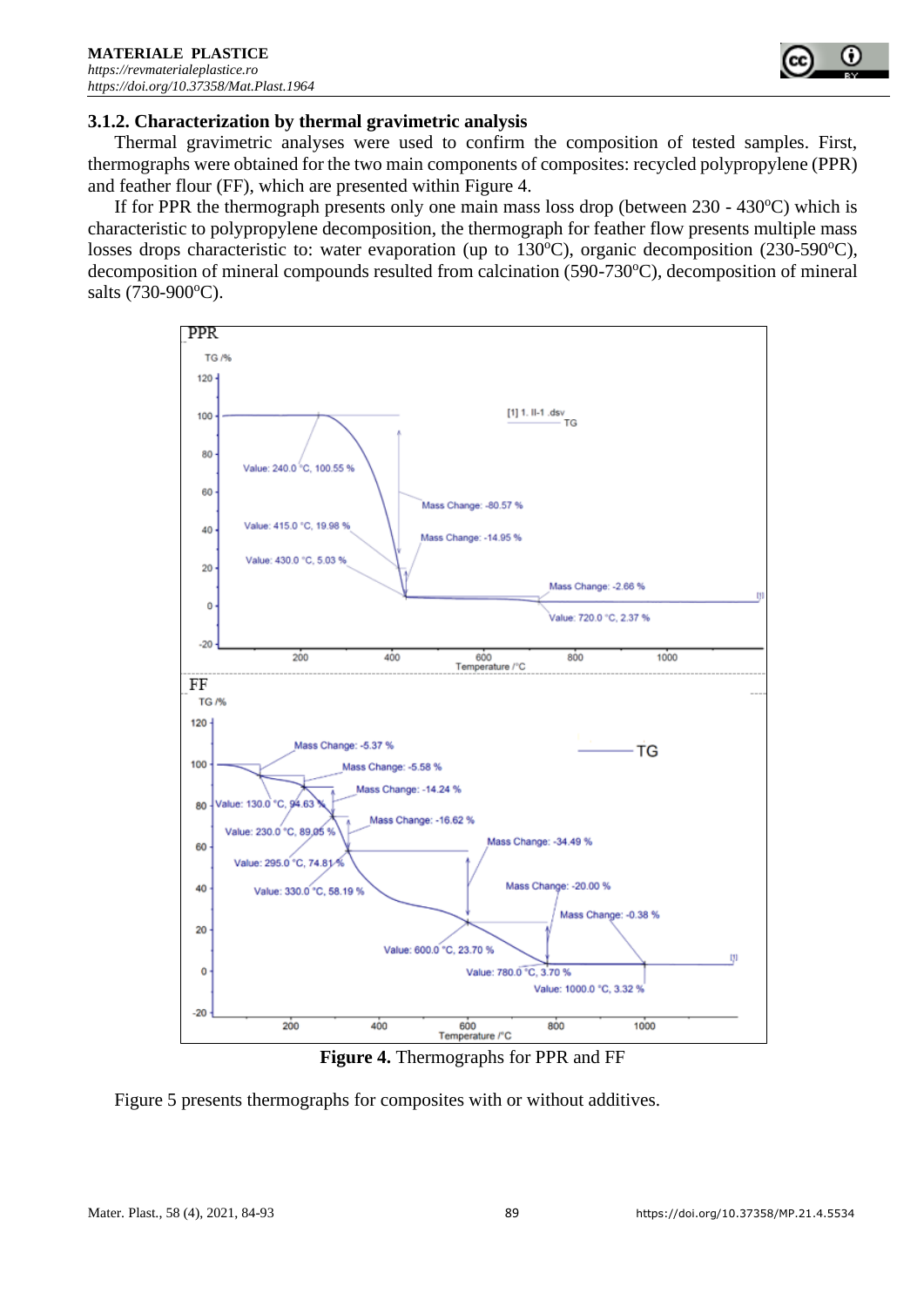

**Figure 5.** Thermographs for tested composites

42.700<br>39.700

**37.830** 

Probe

mba

Segm

1/1<br>1/1

tange

35/10.0(K/min)/1200<br>35/10.0(K/min)/1200

All thermographs presented in Figure 5 are including mass losses profiles for the two main components: PPR and FF and the obtained profiles are also in accordance with the PPR and FF percentages in a specific sample.

Therefore, it can be concluded that thermal gravimetric analysis confirmed that the composition of tested samples is in accordance with the composite's recipes.

2021-03-31 12:11 User: Rigaku<br>strument File

III-7.dsv<br>III-8.dsv

Date

2021-03-18<br>2021-03-19

2021-03-1

III-7<br>III-8

[#] Instrum

STA 409 PC/PC

STA 409 PC/PC

**STA 409 PC** 

Con

020<br>020

Argon 20 milimin

**United States of Officers** 

Aer FH/100 / --- /--- / Argon 20 mil/min/<br>Aer FH/100 / --- /-- / Argon 20 mil/min/

**Aer FH/100 /** 

0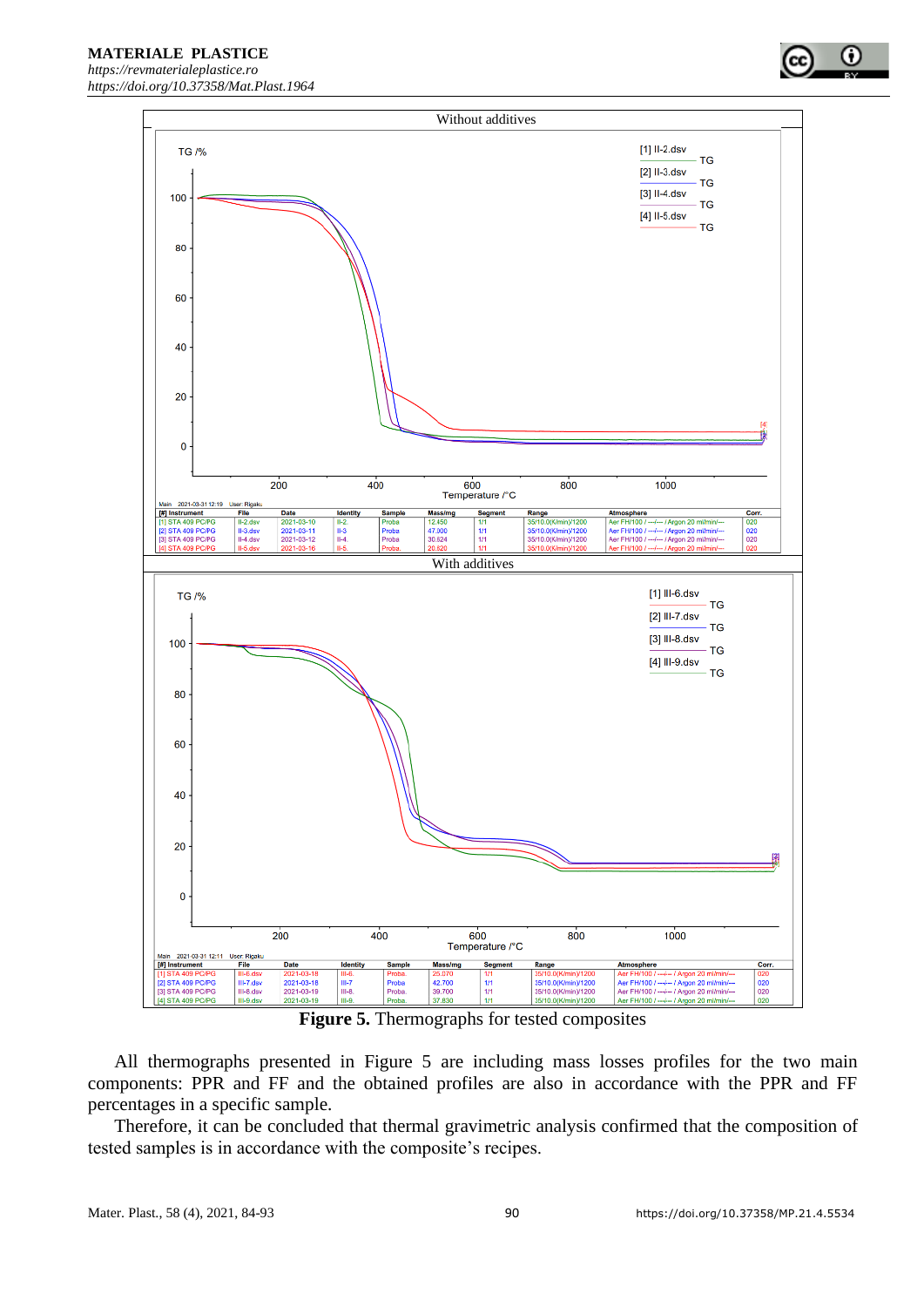### **3.2. Determination of sound absorption properties**

The sound absorption coefficient is calculated as ratio between the sound energy absorbed by the environment through which wave is passing  $E_a$  and the incident wave energy  $E_i$ . The energy of the reflected wave is  $E_r$ . [11]

$$
\alpha = \frac{E_a}{E_i} \tag{1}
$$

$$
\alpha = 1 - \left(\frac{E_r}{E_i}\right) \tag{2}
$$

The reflection coefficient is calculated as the ratio between the reflected wave amplitude  $P_r$  and incident wave amplitude  $P_i$  [11].

$$
r = \frac{P_r}{P_i} \tag{3}
$$

The relationship between the sound absorption coefficient and reflection coefficient is:

$$
\alpha = 1 - r^2 \tag{4}
$$

In order to register the variation of sound absorption for bio composites materials without and with additives, those were separately analyzed and they are presented in Figure 6.



**Figure 6.** Sound absorption profiles for tested samples

According to graph profile of adsorption coefficient for II-2 sample, an increase of sound waves is observed within 200 - 1600 Hz domain. Maximum sound adsorption coefficient  $\alpha_{\text{max}} = 0.62$  was registered at 1512 Hz frequency. The relatively low value of adsorption coefficient is correlated with the average pore size of II-2 sample.

The highest value of  $\alpha_{\text{max}} = 0.87$  (at 1552 Hz) was registered for sample II-3. According to SEM micrographs, this composite presents a smaller average pore size as compared to sample II-2 due to the higher content of feather flour.

Sample II-4 registered  $\alpha_{\text{max}} = 0.82$  (at 1260 Hz) which is close to the highest value obtained for composites without additives. Even if the pore dimensions are smaller for II-4 as compared to II-3 samples, the decrease of  $\alpha_{\text{max}}$  with the decrease of average pore size can be explained by the fact that in order to have good sound adsorption properties the pores within the material must be interconnected.

Same explanation seems to apply also for sample II-5 (which presents the smaller pore size) but registered  $\alpha_{\text{max}} = 0.45$  (at 1624 Hz), the lowest obtained value. Another possible explanation for this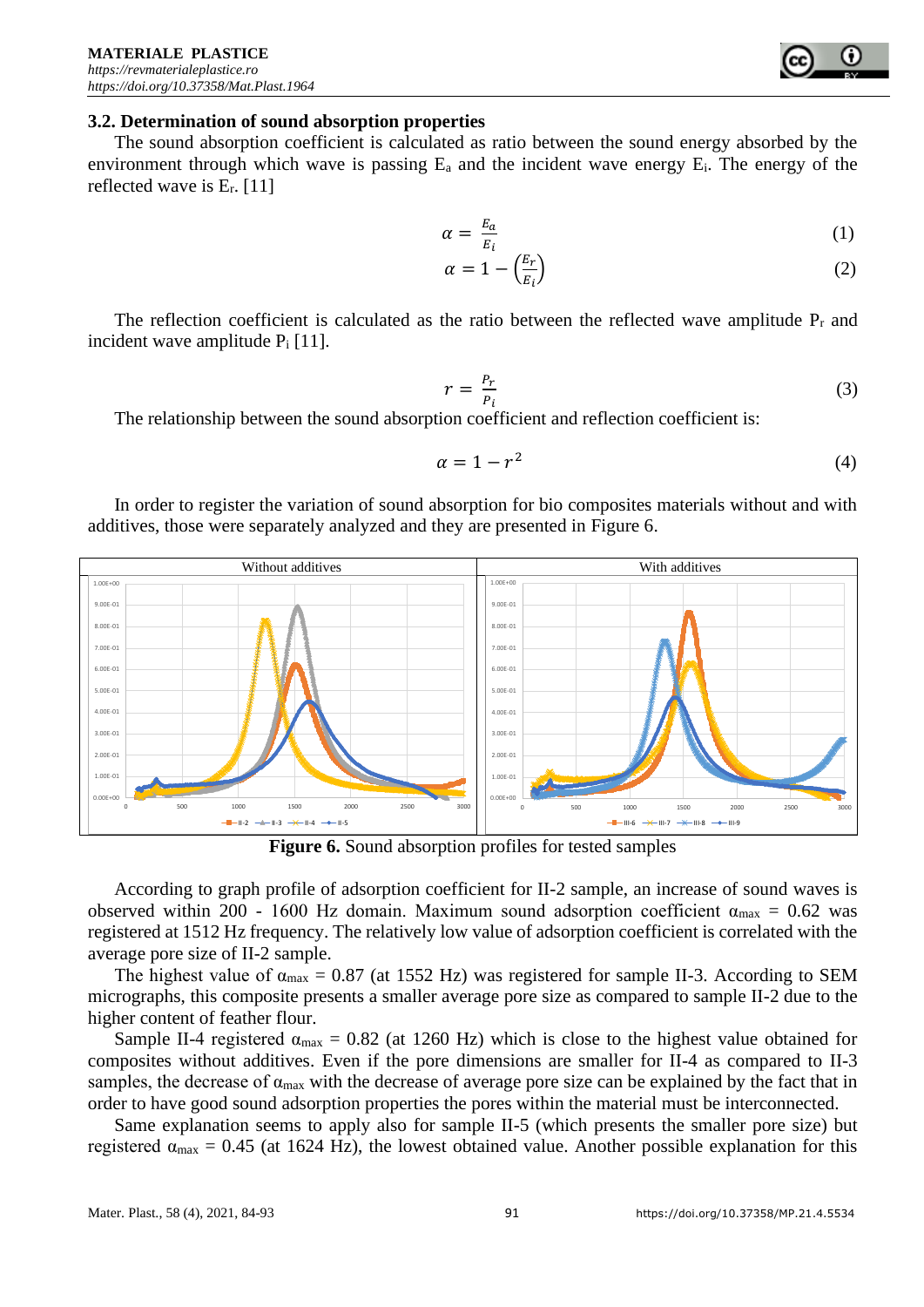

behavior can be the fact that sample II-5 is more compact as compared to the other composites without additives.

In the case of composites with additives the best  $\alpha_{\text{max}} = 0.85$  (at 1556 Hz) was registered for sample III-6 (10% feather flour) followed by III-8 (α<sub>max</sub> = 0.73 at 1328 Hz), III-7 (α<sub>max</sub> = 0.63 at 1568 Hz) and III-9 ( $\alpha_{\text{max}}$  = 0.47 at 1420 Hz). It can be observed that both for composites with and without additives the poorest sound adsorption properties were exhibit by samples with the higher feather flow content and smaller pore dimensions, which made these composites more compact.

Summarizing, all tested samples present sound adsorption properties but the best results were obtained for a flour content of 20% (for the composites without additives) and 10% (for the composites with additives).

## **4. Conclusions**

New biocomposites were prepared based on feather flour and recycled polypropylene, with and without additives. Biocomposites were characterized from morphological point of view via scanning electron microscopy. The SEM micrographs confirmed that average pore size is decreasing with the increase of feather flour content. Addition of additives proved to have a positive impact upon average pore size shrinking for the same feather flour content.

In order to confirm compositional characteristics of prepared composites thermal gravimetric analyses were performed and the obtained results proved that final biocomposites content is in accordance with their specific recipe.

All composites were tested in order to determine sound adsorption coefficient. All samples presented sound adsorption properties, but the best results were obtained for the composite without additives and with 20% feather flour content and the composite with additives with 10% flour content, which registered  $\alpha$  max of 0.87 and 0.85 respectively.

**Acknowledgments:** All this work was realized with the support of Operational Programme Competitiveness 2014 – 2020, Project ID P\_40\_300, SMIS 105581, Subsidiary Contract 14352/2019.

## **References**

1.BASNER, M., WOLFGANG, B., ADRIAN, D., MARK, B., CHARLOTTE, C., SABINE, J., STEPHEN, S., Auditory and non-auditory effects of noise on health, *Lancet*, **383**(9925), 2014, 1325- 1332, [https://doi.org/10.1016/S0140-6736\(13\)61613-X](https://doi.org/10.1016/S0140-6736(13)61613-X)

2.ARENAS, J. P., CROCKER, M.J., Recent Trends in Porous Sound-Absorbing Materials*, Sound Vib.*, **44**, 2010, 12-17.

3.CROCKER, M.J., ARENAS, J. P., *Use of Sound-Absorbing Materials, Handbook of Noise and Vibration Control*, John Wiley & Sons, Inc., Hoboken, New Jersey, 2007, 696-713.

4. BALLAGH, K.O., Acoustical Properties of Wool, *Appl. Acoust.*, **48**(2), 1996, 101-120.

5.ZULKIFLI R., MOHD NOR M.J., MAT TAHIR M.F., ISMAIL A.R., NUAWI M.Z., 2008. Acoustic Properties of Multi-Layer Coir Fibres Sound Absorption Panel, *J. Appl Sci*, **8**, 2008, 3709-3714. <https://doi.org/10.3923/jas.2008.3709.3714>

6. KUCUK, M., KORKMAZ, Y., The Effect of Physical Parameters on Sound Absorption Properties of Natural Fiber Mixed Nonwoven Composites, *Text. Res. J.*, **82**(20), 2012, 2043-2053 <https://doi.org/10.1177/0040517512441987>

7.LEE, Y.-E., JOO, C., Sound Absorbtion Properties of Recycled Polyester Fibrous Assembly Absorbers*.*, *Autex Res. J.*, **3**(2), 2003, 78-84.

8.MADERUELO-SANZ.R., NADAL-GISBERT, A.V., CRESPO-AMORÓS, J.E., PARRES-GARCÍA, F., A Novel Sound Absorber with Recycled Fibers Coming from End of Life Tires (ELTs). *Appl. Acoust.*, **73**, 2012, 402-408.